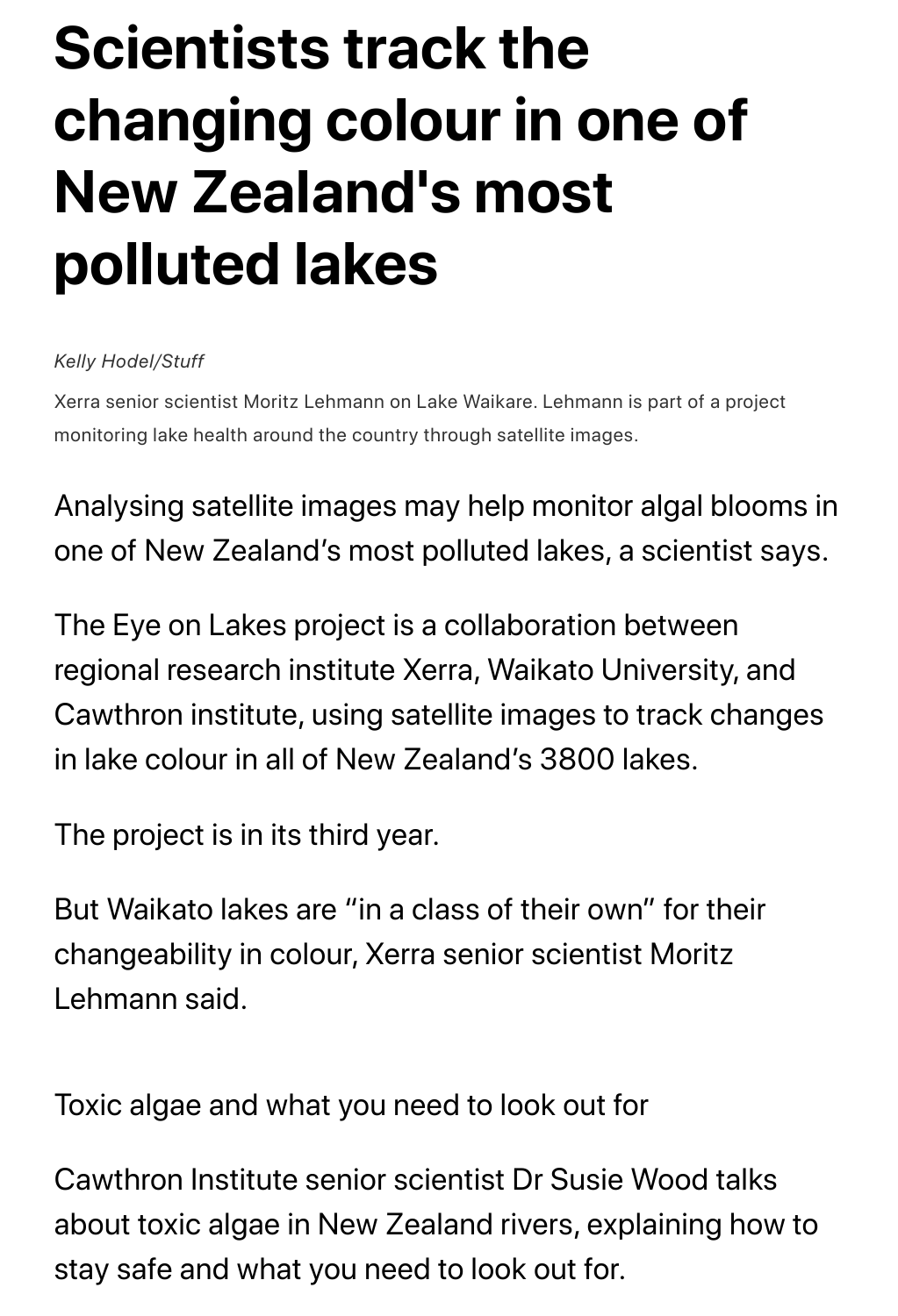water.

## **READ MORE:**

**\* The Last Lake: Waikato lakes among most polluted in the world - scientist**

**[\\* The Last Lake: Huntly man fights to save the lake he](https://www.stuff.co.nz/national/123075186/the-last-lake-waikato-lakes-among-most-polluted-in-the-world--scientist?rm=a) helped build**

**[\\* Health warning issued for Waikato lake](https://www.stuff.co.nz/national/122851451/the-last-lake-huntly-man-fights-to-save-the-lake-he-helped-build?rm=a)**

"[If you come up to a lake that's very green yo](https://www.stuff.co.nz/waikato-times/news/119067455/health-warning-issued-for-waikato-lake?rm=a)u assume there's a lot of plants in there. If you come up to a lake that's red then it's sort of a warning flag."

Lehmann has recently been doing work at Lake Waikare, the second most polluted lake in the country, he said.

## *Supplied*

A satellite image from Lake Waikare, in Te Kauwhata. The lake has consistently high readings of toxic algae

Results from the end of September showed a non-toxic red algae dominating the lake's colour for about two weeks, until it reverted back to green.

A 2017 study showed that behind Lake Ellesmere in Canterbury, Waikare was the most heavily degraded lake in New Zealand.

"The lakes have deteriorated by our activities on the surrounding land and this is a heavily farmed and forested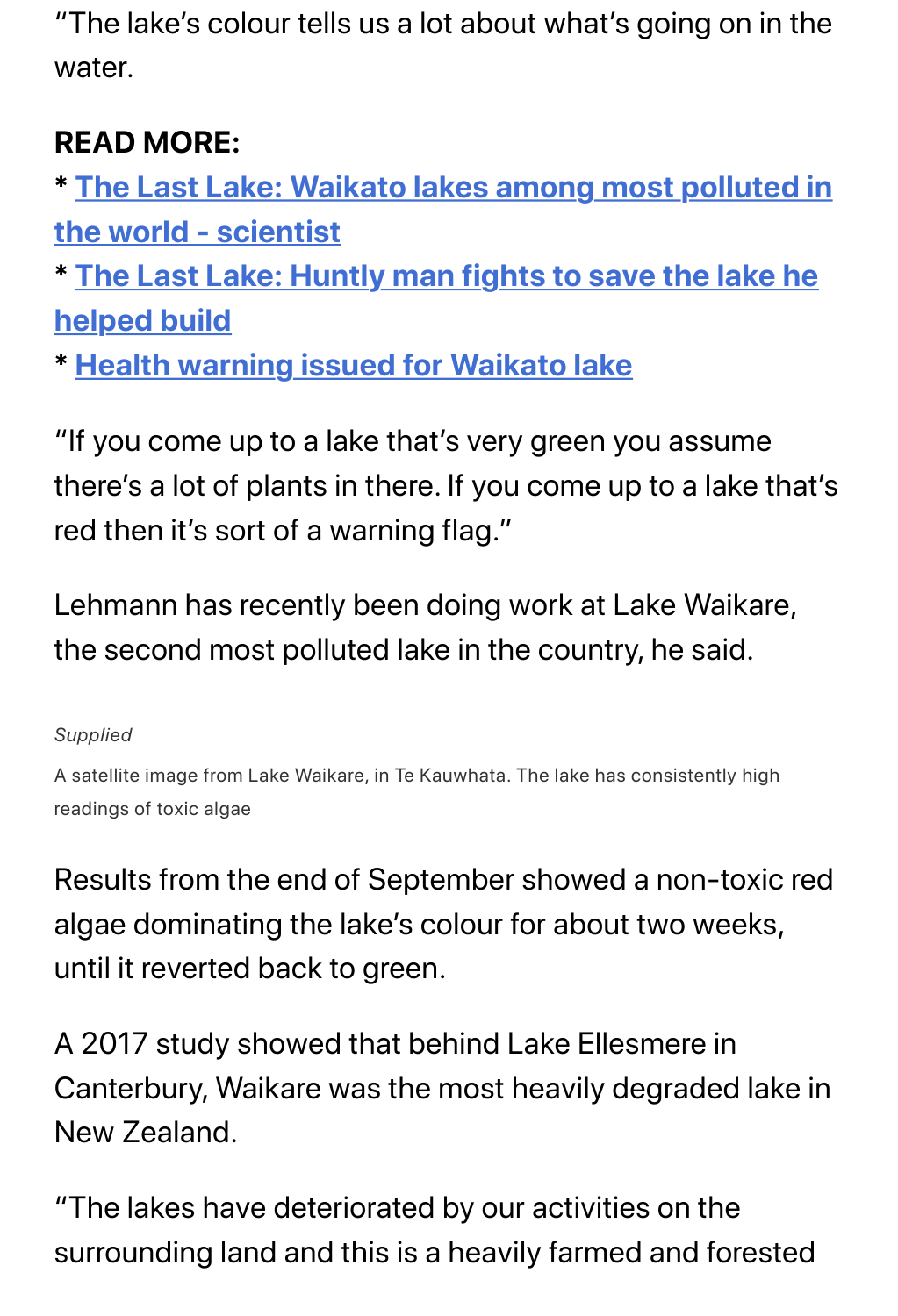## area."

### *Kelly Hodel/Stuff*

The Eye on Lakes project uses a light sensor to analyse the algae in Lake Waikare.

The scientists also use a radiometer on the lakes, which measures light coming out of the water.

"From that we can tell the amount of algae, the type of algae – whether its toxic cyanobacteria or red algae – and the amount of sediments."

Out of nearly 4000 lakes, only 40 are monitored for toxic algae, Lehmann said, and only two or three of those are in the South Island.

Nationwide, lakes are currently under-monitored, he said.

Lehmann said satellite images could be one tool regional councils could use to analyse lake health.

## MORITZ LEHMANN/SUPPLIED

A drone image of Lake Waikare's contrasting algal blooms between March and September. A sampling container is visible at the end of a red line.

Analysing water samples is effective but costly and takes time.

"[With satellite images] we can look at the lakes and go backwards and forward in time.

"We can look at an iconic glacial lake like Lake Wakatipu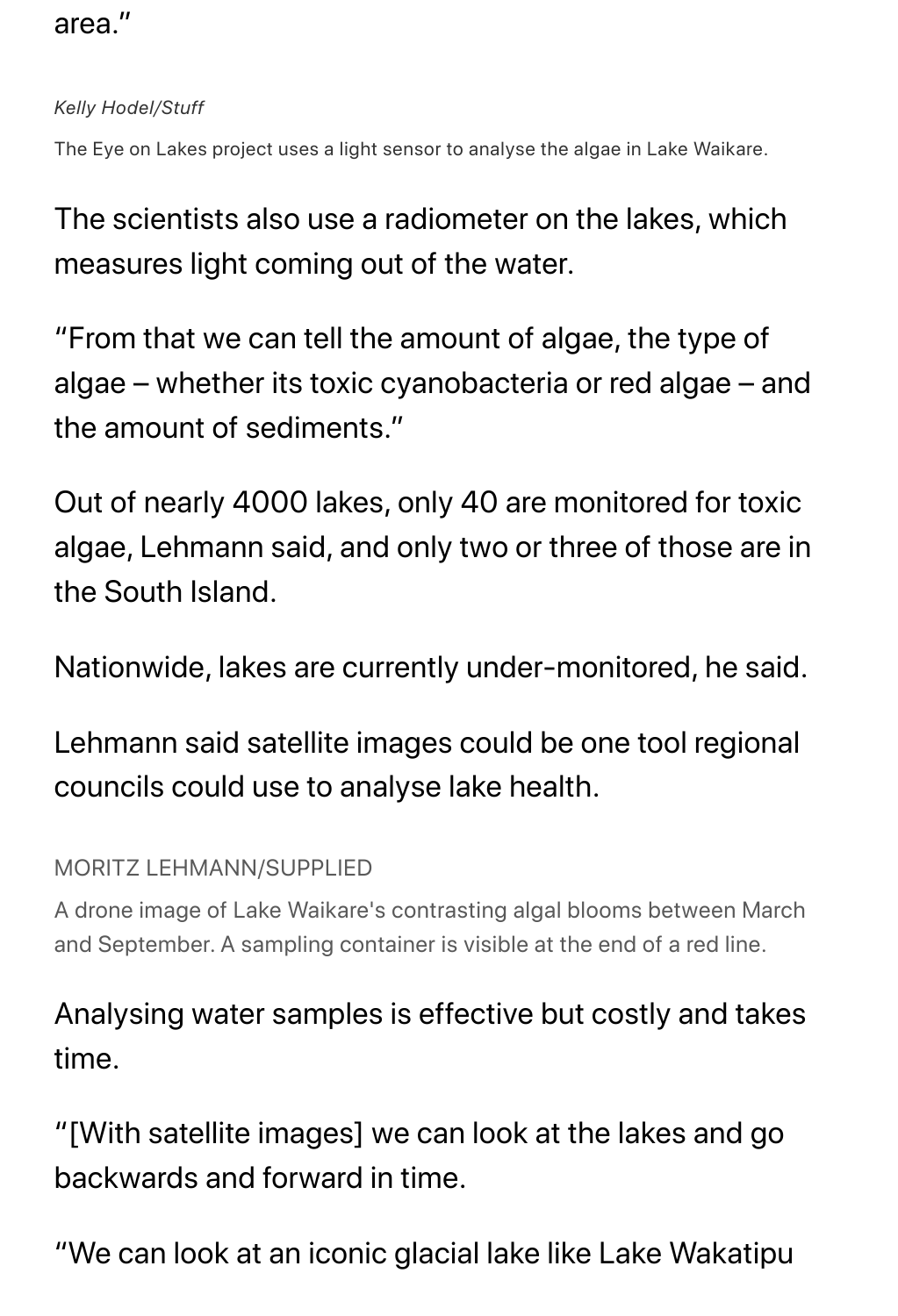## and say whether it's getting greener for example."

### *Kelly Hodel/Stuff*

Lake Waikare is the second most polluted in the country, according to a 2017 study.

We'd like to ask for your help. In a fast-changing world where misinformation spreads on social media, the need for trustworthy journalism has never been greater. But the media industry faces strong headwinds. Traditional means of funding journalism - such as advertising and subscriptions to our newspapers - have declined, compounded by the economic impact of Covid-19.

We're asking our readers to help us continue to play our vital role in society. Stuff holds a special position in New Zealand, with the largest network of newsrooms - hundreds of journalists from Northland to Southland. We're part of your local community, doggedly pursuing the issues that matter.

We hold the powerful to account - from making sure your rates are spent wisely to challenging Cabinet ministers who flout the rules.

We uncover hidden truths - from the Defence Force's activities in Afghanistan to which companies commit the greatest climate damage.

And we champion Kiwi communities and values - from fighting for New Zealand history to be taught in schools to enhancing coverage of Te Ao Māori with our new Pou Tiaki